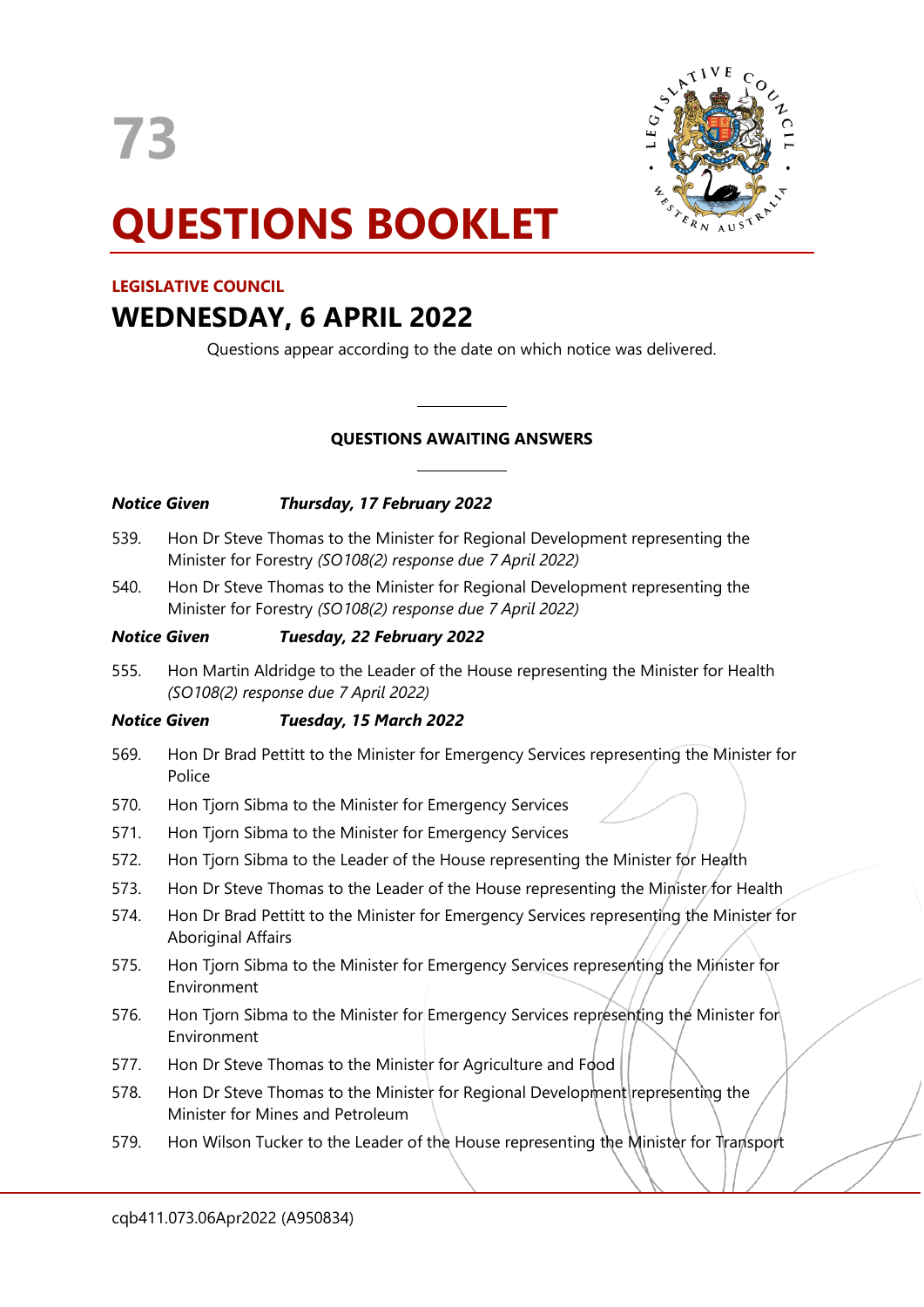#### **Questions Awaiting Answers**

- 580. Hon Wilson Tucker to the Leader of the House representing the Minister for Transport; Planning; Ports
- 581. Hon Wilson Tucker to the Leader of the House representing the Minister for Health; Mental Health
- 582. Hon Dr Steve Thomas to the Leader of the House representing the Minister for Transport
- 583. Hon Dr Steve Thomas to the Minister for Education and Training
- 584. Hon Dr Brian Walker to the Parliamentary Secretary representing the Minister for Electoral Affairs
- 585. Hon Dr Brad Pettitt to the Leader of the House representing the Minister for Transport; Planning; Ports
- 586. Hon Wilson Tucker to the Minister for Regional Development representing the Minister for Mines and Petroleum; Energy; Corrective Services; Industrial Relations
- 587. Hon Dr Brad Pettitt to the Minister for Regional Development representing the Minister for Forestry
- 588. Hon Martin Aldridge to the Leader of the House representing the Minister for Health
- 589. Hon Dr Steve Thomas to the Leader of the House representing the Minister for Local Government
- 590. Hon Dr Steve Thomas to the Leader of the House representing the Minister for Local Government
- 591. Hon Dr Steve Thomas to the Minister for Agriculture and Food
- 592. Hon Tjorn Sibma to the Minister for Emergency Services representing the Treasurer
- 593. Hon Tjorn Sibma to the Minister for Regional Development representing the Minister for State Development, Jobs and Trade
- 594. Hon Tjorn Sibma to the Minister for Education and Training
- 595. Hon Tjorn Sibma to the Leader of the House representing the Premier; Minister for Public Sector Management; Federal-State Relations
- 596. Hon Tjorn Sibma to the Minister for Emergency Services representing the Deputy Premier; Minister for Tourism; Commerce; Science
- 597. Hon Tjorn Sibma to the Minister for Emergency Services; Innovation and ICT; Medical Research; Volunteering
- 598. Hon Tjorn Sibma to the Minister for Regional Development; Agriculture and Food; Hydrogen Industry
- 599. Hon Tjorn Sibma to the Parliamentary Secretary representing the Minister for Culture and the Arts; Sport and Recreation; International Education; Heritage
- 600. Hon Tjorn Sibma to the Parliamentary Secretary representing the Attorney General; Minister for Electoral Affairs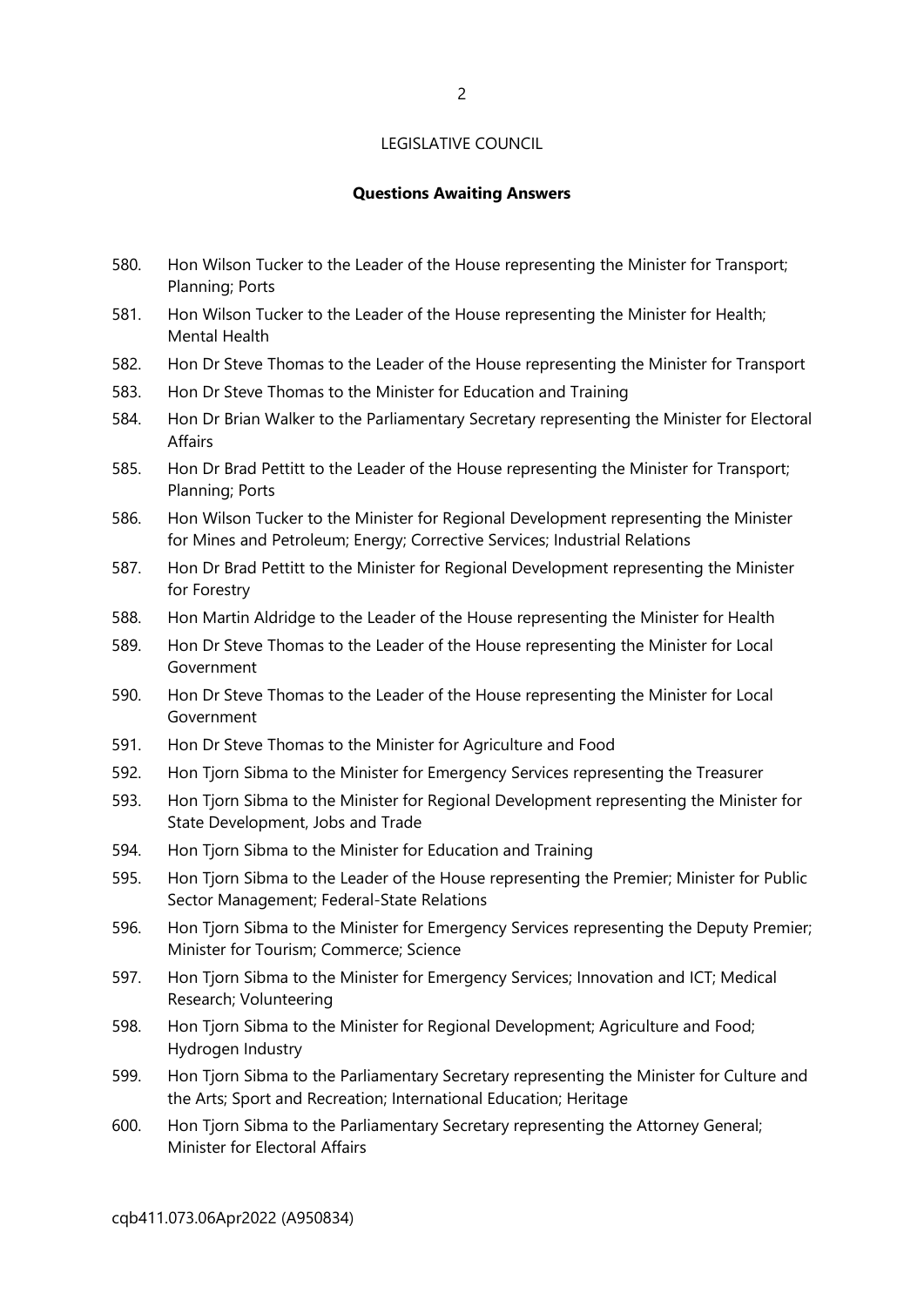#### **Questions Awaiting Answers**

- 601. Hon Tjorn Sibma to the Minister for Emergency Services representing the Minister for Police; Road Safety; Defence Industry; Veterans Issues
- 602. Hon Tjorn Sibma to the Minister for Regional Development representing the Minister for Mines and Petroleum; Energy; Corrective Services; Industrial Relations
- 603. Hon Tjorn Sibma to the Leader of the House representing the Minister for Transport; Planning; Ports
- 604. Hon Tjorn Sibma to the Minister for Emergency Services representing the Minister for Finance; Aboriginal Affairs; Racing and Gaming; Citizenship and Multicultural Interests
- 605. Hon Tjorn Sibma to the Leader of the House representing the Minister for Child Protection; Women's Interests; Prevention of Family and Domestic Violence; Community Services
- 606. Hon Tjorn Sibma to the Minister for Regional Development representing the Minister for Water; Forestry; Youth
- 607. Hon Tjorn Sibma to the Leader of the House representing the Minister for Health; Mental Health
- 608. Hon Tjorn Sibma to the Leader of the House representing the Minister for Housing; Lands; Homelessness; Local Government
- 609. Hon Tjorn Sibma to the Parliamentary Secretary representing the Minister for Disability Services; Small Business; Fisheries; Seniors and Ageing
- 610. Hon Tjorn Sibma to the Minister for Emergency Services representing the Minister for Environment; Climate Action
- 611. Hon Nick Goiran to the Leader of the House representing the Minister for Child Protection
- 612. Hon Nick Goiran to the Leader of the House representing the Minister for Child **Protection**
- 613. Hon Nick Goiran to the Leader of the House representing the Minister for Child Protection
- 614. Hon Nick Goiran to the Minister for Regional Development representing the Minister for Industrial Relations
- 615. Hon Nick Goiran to the Leader of the House representing the Minister for Child Protection
- 616. Hon Dr Brad Pettitt to the Minister for Emergency Services representing the Minister for Environment

#### *Notice Given Wednesday, 16 March 2022*

- 617. Hon Dr Steve Thomas to the Leader of the House representing the Premier
- 618. Hon Dr Steve Thomas to the Leader of the House representing the Premier
- 619. Hon Dr Steve Thomas to the Leader of the House representing the Premier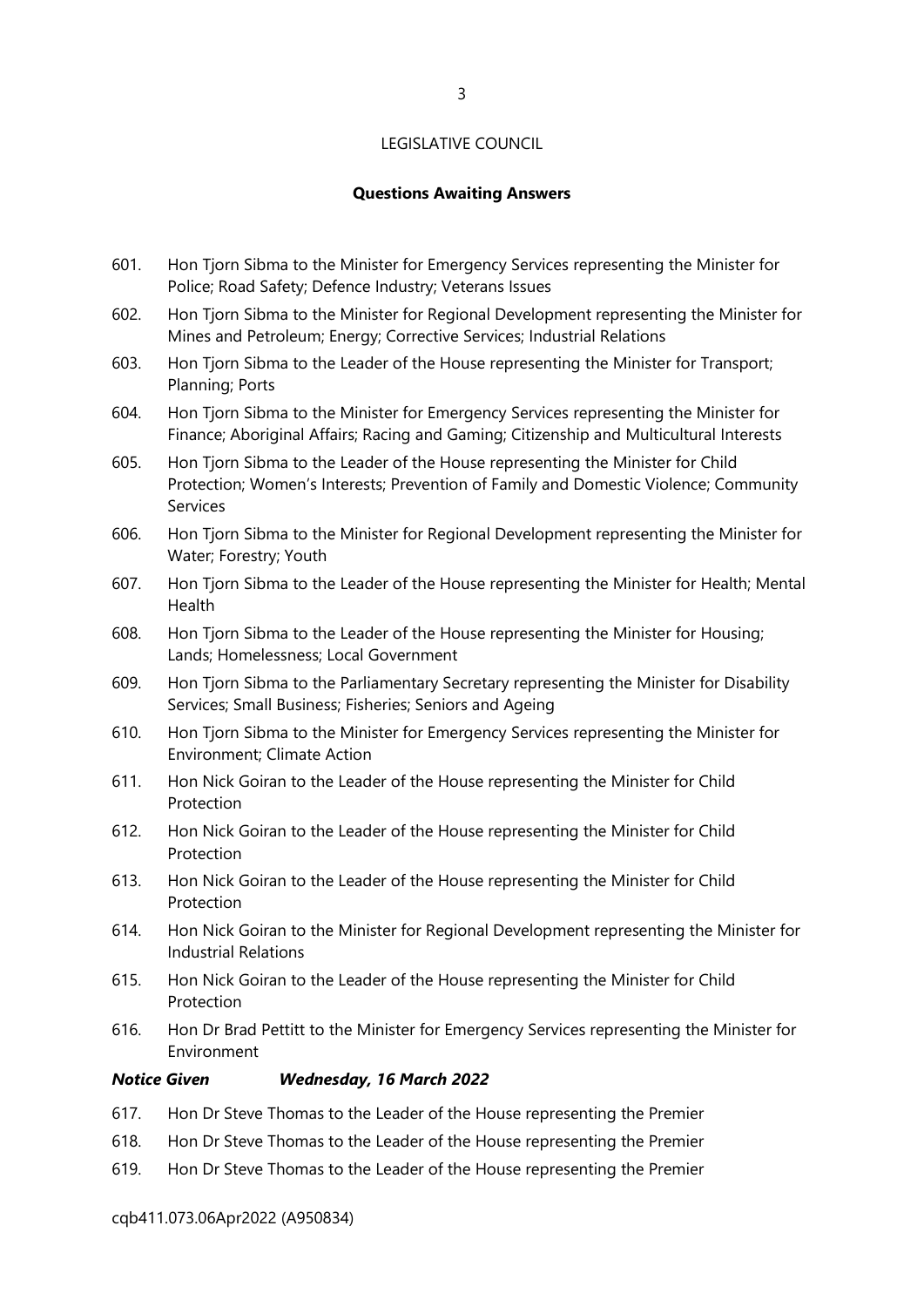#### **Questions Awaiting Answers**

- 620. Hon Neil Thomson to the Leader of the House representing the Minister for Health
- 621. Hon Wilson Tucker to the Minister for Innovation and ICT
- 622. Hon Martin Aldridge to the Minister for Emergency Services
- 623. Hon Martin Aldridge to the Minister for Emergency Services
- 624. Hon Martin Aldridge to the Minister for Emergency Services
- 625. Hon Martin Aldridge to the Leader of the House representing the Minister for Health

#### *Notice Given Thursday, 17 March 2022*

- 626. Hon Dr Brad Pettitt to the Minister for Emergency Services representing the Minister for Finance
- 627. Hon Nick Goiran to the Leader of the House representing the Minister for Health
- 628. Hon Martin Aldridge to the Minister for Medical Research

#### *Notice Given Tuesday, 22 March 2022*

- 629. Hon Donna Faragher to the Minister for Education and Training
- 630. Hon Donna Faragher to the Minister for Education and Training
- 631. Hon Donna Faragher to the Minister for Education and Training
- 632. Hon Donna Faragher to the Minister for Education and Training
- 633. Hon Donna Faragher to the Minister for Education and Training
- 634. Hon Donna Faragher to the Leader of the House representing the Minister for Community Services
- 635. Hon Donna Faragher to the Leader of the House representing the Minister for Community Services
- 636. Hon Dr Steve Thomas to the Leader of the House representing the Premier
- 637. Hon Nick Goiran to the Parliamentary Secretary representing the Attorney General
- 638. Hon Nick Goiran to the Parliamentary Secretary representing the Attorney General
- 639. Hon Nick Goiran to the Parliamentary Secretary representing the Attorney General

#### *Notice Given Wednesday, 23 March 2022*

- 640. Hon Nick Goiran to the Parliamentary Secretary representing the Attorney General
- 641. Hon Dr Brad Pettitt to the Minister for Emergency Services representing the Minister for Environment; Climate Action

#### *Notice Given Thursday, 24 March 2022*

- 642. Hon Nick Goiran to the Parliamentary Secretary representing the Attorney General
- 643. Hon Martin Aldridge to the Minister for Regional Development representing the Minister for Energy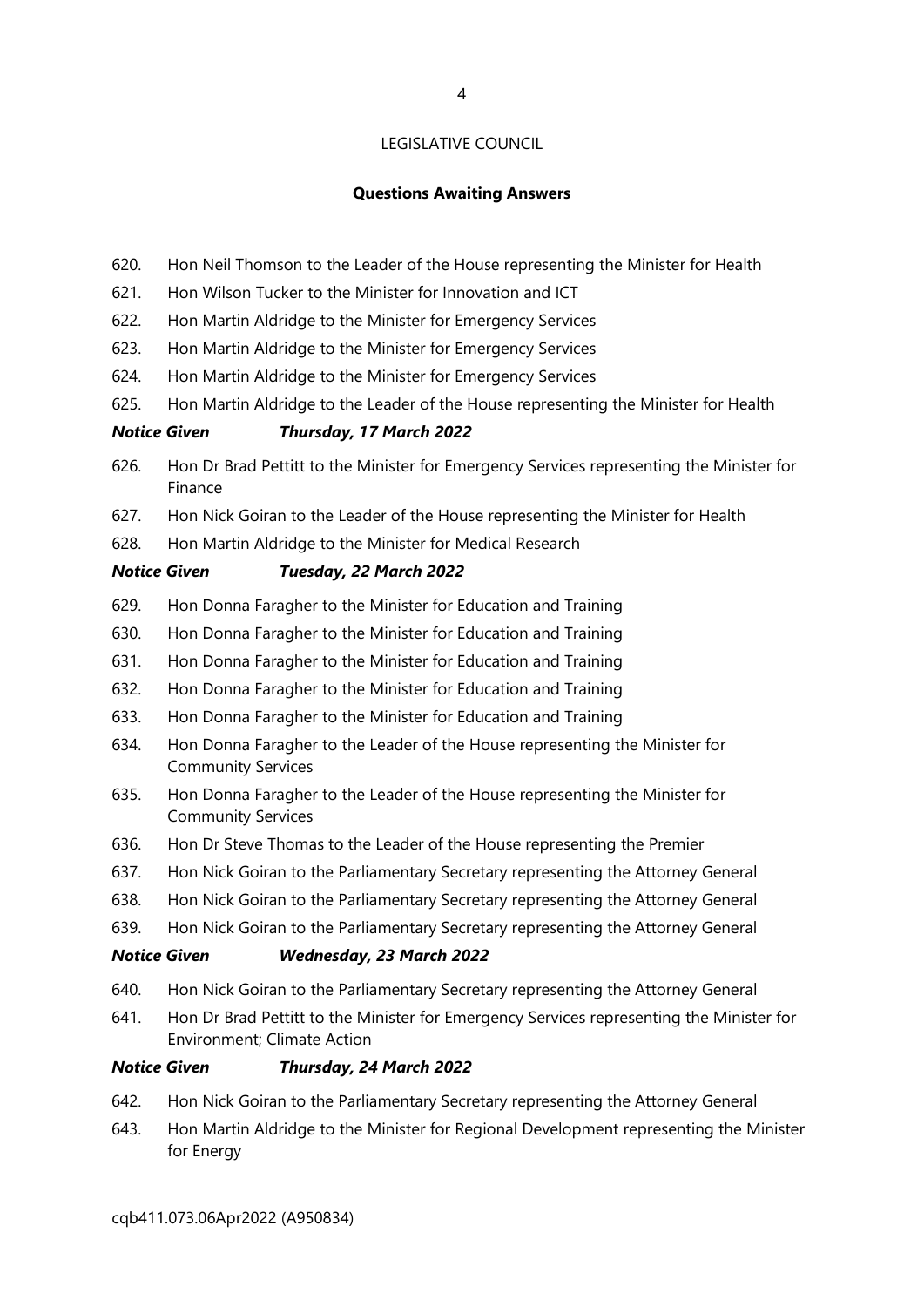#### **Questions Awaiting Answers**

- 644. Hon Martin Aldridge to the Minister for Regional Development representing the Minister for Energy
- 645. Hon Martin Aldridge to the Minister for Regional Development representing the Minister for Energy
- 646. Hon Martin Aldridge to the Leader of the House representing the Minister for Health
- 647. Hon Martin Aldridge to the Leader of the House representing the Premier
- 648. Hon Nick Goiran to the Parliamentary Secretary representing the Attorney General
- 649. Hon Nick Goiran to the Leader of the House representing the Minister for Child Protection
- 650. Hon Nick Goiran to the Leader of the House representing the Minister for Child Protection
- *Notice Given Tuesday, 5 April 2022*
- 651. Hon Nick Goiran to the Leader of the House representing the Minister for Child Protection
- 652. Hon Martin Aldridge to the Leader of the House representing the Minister for Health
- 653. Hon Martin Aldridge to the Minister for Emergency Services
- 654. Hon Donna Faragher to the Leader of the House representing the Minister for Health
- 655. Hon Dr Brad Pettitt to the Minister for Emergency Services representing the Minister for Environment
- 656. Hon Martin Aldridge to the Leader of the House representing the Minister for Health
- 657. Hon Nick Goiran to the Leader of the House representing the Minister for Health
- 658. Hon Martin Aldridge to the Minister for Emergency Services
- 659. Hon Martin Aldridge to the Minister for Emergency Services
- 660. Hon Martin Aldridge to the Minister for Emergency Services
- 661. Hon Martin Aldridge to the Leader of the House representing the Minister for Public Sector Management
- 662. Hon Dr Steve Thomas to the Minister for Agriculture and Food
- 663. Hon Dr Steve Thomas to the Minister for Agriculture and Food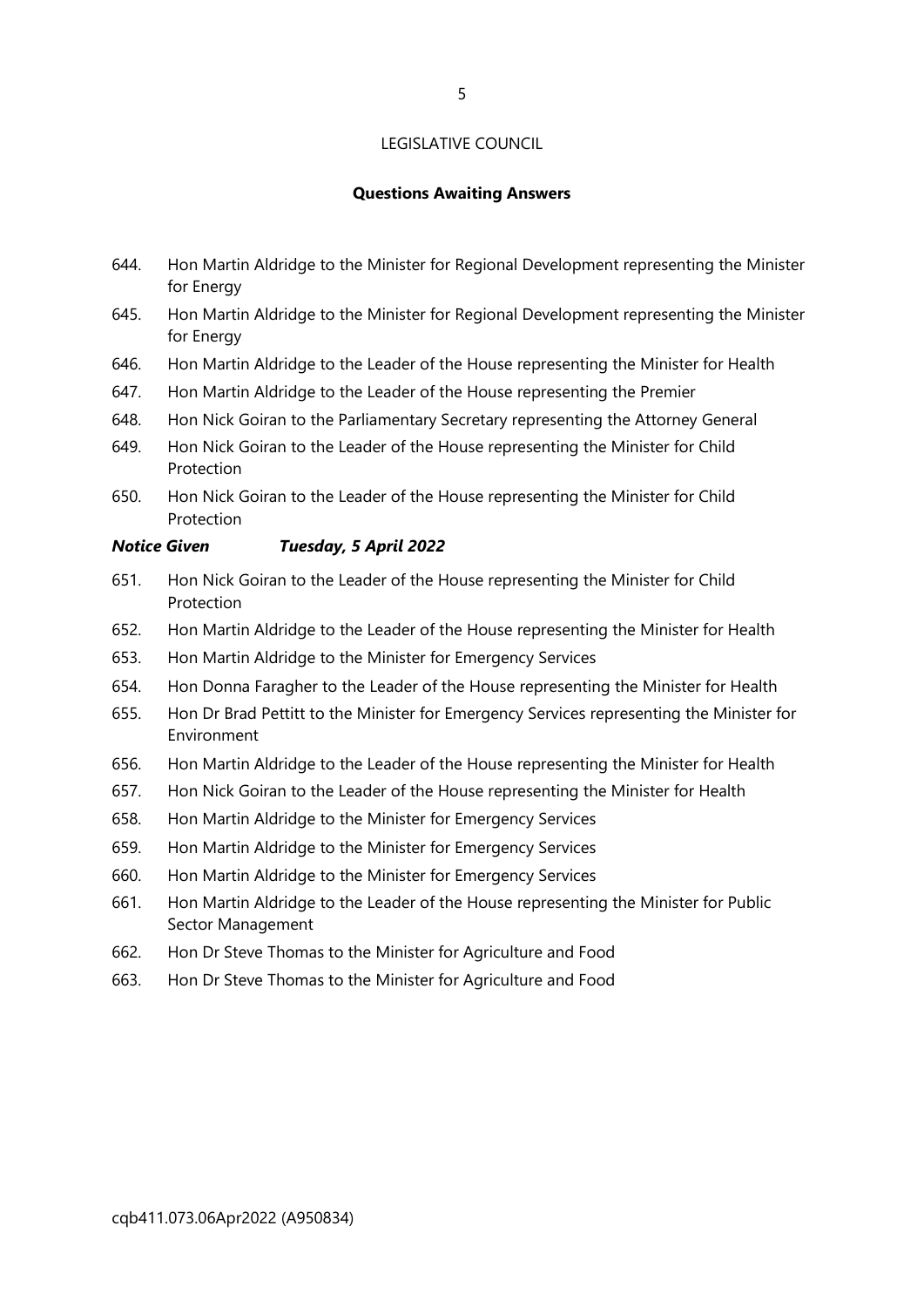# **QUESTIONS ASKED TODAY**

 $\overline{a}$ 

 $\overline{\phantom{a}}$ 

*Notice Given Wednesday, 6 April 2022*

#### **664. Hon Dr Steve Thomas to the Minister for Emergency Services representing the Minister for Environment:**

I refer to the John Forrest Tavern in John Forrest National Park, and I ask:

- (a) is the Government closing down the tavern by not having its lease renewed;
- (b) if yes to (a), why;
- (c) can the Minister confirm that food and beverage vans will be used to replace to tavern, as per media reports;
- (d) why are vans preferred to provide food and drinks to a building;
- (e) what compensation has been offered to the leaseholders of the tavern;
- (f) what community consultation was undertaken prior to this decision, and what input was received during that consultation on the proposal to close the tavern; and
- (g) what is the Government's rationale for this decision?

#### **665. Hon Dr Brad Pettitt to the Leader of the House representing the Minister for Health:**

I refer to the commitment made by the then Health Minister at a Public Health Advocacy Institute of Western Australia forum on 4 March 2021 that, should the McGowan Government be re-elected, the Government would immediately convene an inter-agency taskforce for the removal of unhealthy food and drink promotions from State assets as per recommendation 2a of the *Sustainable Health Review Final Report*, and I ask:

- (a) has the taskforce been convened as promised;
- (b) if yes to (a):
	- (i) who are the members of the taskforce;
	- (ii) who has the taskforce sought advice from, or consulted with, to date;
	- (iii) has the taskforce made any recommendations regarding the establishment of a policy to ban or otherwise limit the advertising of unhealthy food and drinks on State assets; and
	- (iv) if yes to (iii), will the Minister table those recommendations;
- (c) has a draft policy to ban unhealthy food and drink advertising from State assets been prepared;
- (d) will public consultation be undertaken on a draft policy to ban unhealthy food and drink advertising from State assets;
- (e) when does the Minister anticipate that a policy to ban unhealthy food and drink advertisements from State assets to be implemented; and
- (f) since the Minister's appointment as the Minister for Health, has the Minister: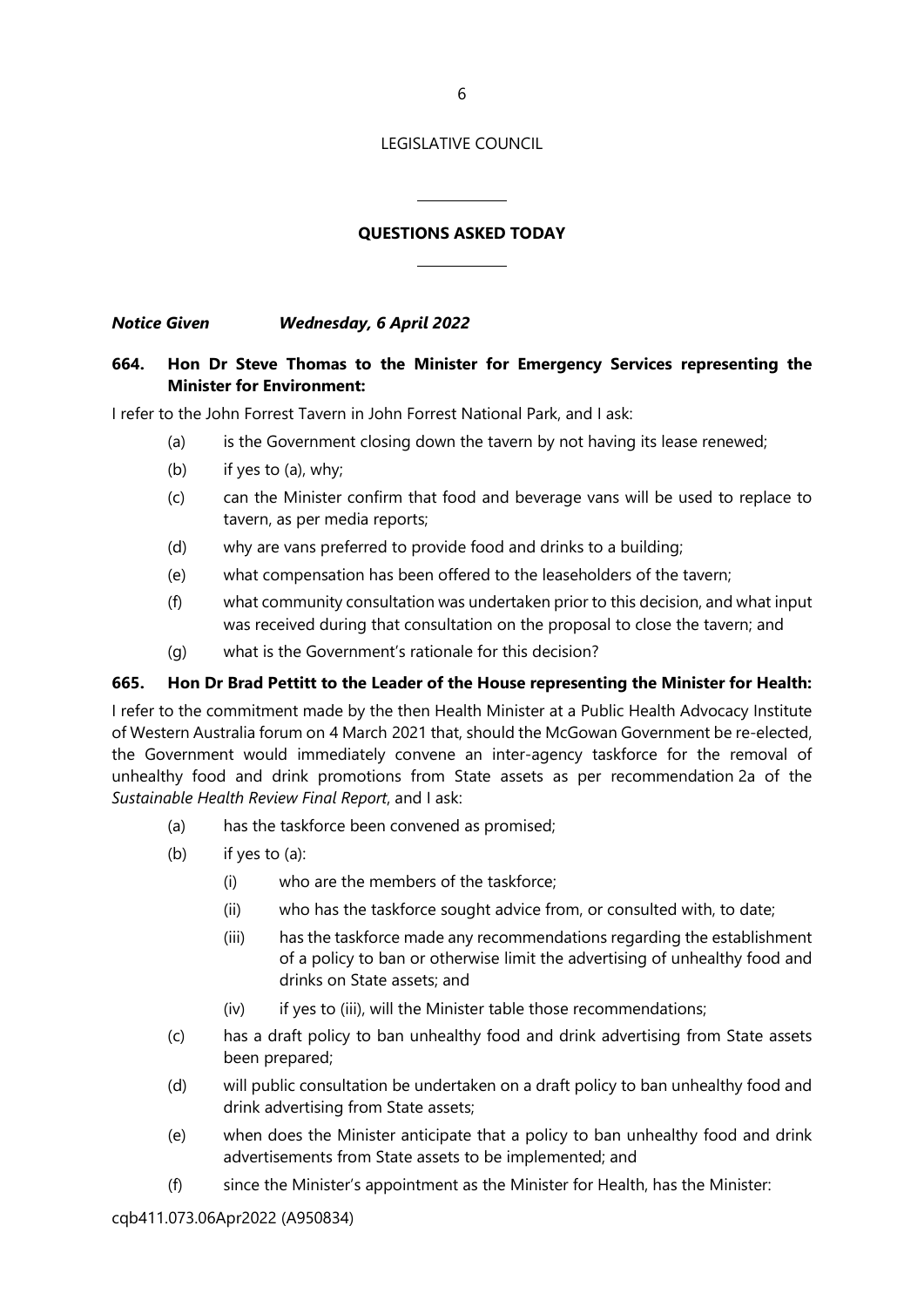# **Questions Asked Today**

# *Notice Given Wednesday, 6 April 2022*

- (i) been contacted by the Outdoor Media Association;
- (ii) met with the Outdoor Media Association; and
- (iii) scheduled any future meetings with the Outdoor Media Association?

# **666. Hon Donna Faragher to the Leader of the House representing the Minister for Health:**

I refer to the Department of Health's Community Child Health Program, and I ask, in the 2019-20 and 2020-21 financial years, how many eligible children in the Perth metropolitan area received a child health check, by number and in percentage terms, across the following categories:

- (a) 0 14 days;
- (b) 8 weeks;
- $(c)$  4 months;
- (d) 12 months; and
- (e) 2 years?

# **667. Hon Donna Faragher to the Leader of the House representing the Minister for Health:**

I refer to the Department of Health's Community Child Health Program, and I ask, in the 2019-20 and 2020-21 financial years, how many eligible children in regional Western Australia via the WA Country Health Service received a child health check, by number and in percentage terms, across the following categories:

- (a) 0-14 days;
- (b) 8 weeks;
- $(c)$  4 months;
- (d) 12 months; and
- (e) 2 years?

# **668. Hon Donna Faragher to the Leader of the House representing the Minister for Health:**

I refer to the Department of Health's Community Child Health Program, and I ask, in the 2019-20 and 2020-21 financial years, what was the overall 'Did Not Attend' rate of parents who did not keep appointments for a scheduled child health check?

# **669. Hon Donna Faragher to the Leader of the House representing the Minister for Health:**

- (1) I refer to the Child and Adolescent Health Service's School Entry Health Assessment, which is offered to all children in the year they start school, and I ask, how many School Entry Health Assessments were conducted in 2021?
- (2) Of those assessments referred to in (1), how many resulted in a referral to the following services provided by the metropolitan Child Development Service:
	- (a) physiotherapy;
	- (b) occupational therapy;
	- (c) speech pathology;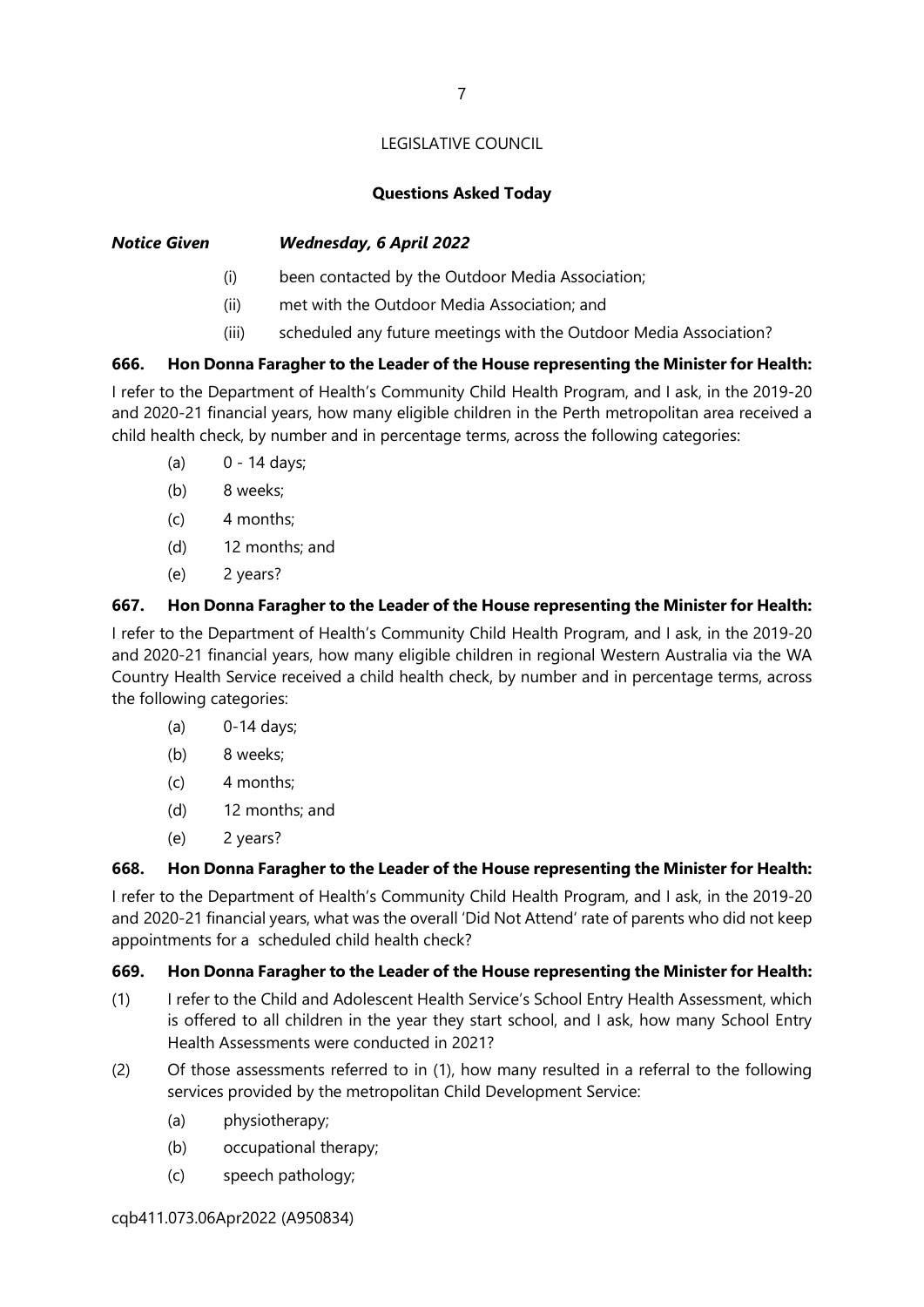# **Questions Asked Today**

# *Notice Given Wednesday, 6 April 2022*

- (d) audiology;
- (e) paediatrician; and
- (f) clinical psychology?
- (3) Of those assessments referred to in (1), how many resulted in a referral to the following services provided by the WA Country Health Service:
	- (a) physiotherapy;
	- (b) occupational therapy;
	- (c) speech pathology;
	- (d) audiology;
	- (e) paediatrician; and
	- (f) clinical psychology?

# **670. Hon Donna Faragher to the Minister for Education and Training:**

I refer to the Department of Education's teacher flying squad that is utilised by Government schools to fill urgent teaching vacancies, and I ask, will the Minister provide a breakdown, by headcount and FTE, the total number of teaching staff included within this flying squad in the following years:

- (a) 2019;
- (b) 2020;
- (c) 2021; and
- (d) 2022 (to date)?

# **671. Hon Donna Faragher to the Minister for Education and Training:**

- (1) I refer to the answer given to question without notice 178, asked on 17 March 2022, in relation to air purifiers fitted with high efficiency particulate air (HEPA) filters that have been provided by the Department of Education to schools, and I ask, since the commencement of Term 1, have any requests by schools for additional air purifiers been rejected:
	- (a) if yes to (1), how many?
- (2) With respect to the 223 additional air purifiers provided by the Department on request, will the Minister table a list of the recipient schools?

# **672. Hon Donna Faragher to the Minister for Education and Training:**

- (1) I refer to Western Australian Government primary and secondary schools and the Department of Education, and I ask, how many incidents of assault or physical threatening behaviour against public school staff, including teachers, were reported to the Department in the following years:
	- (a) 2017;
	- (b) 2018;
	- (c) 2019;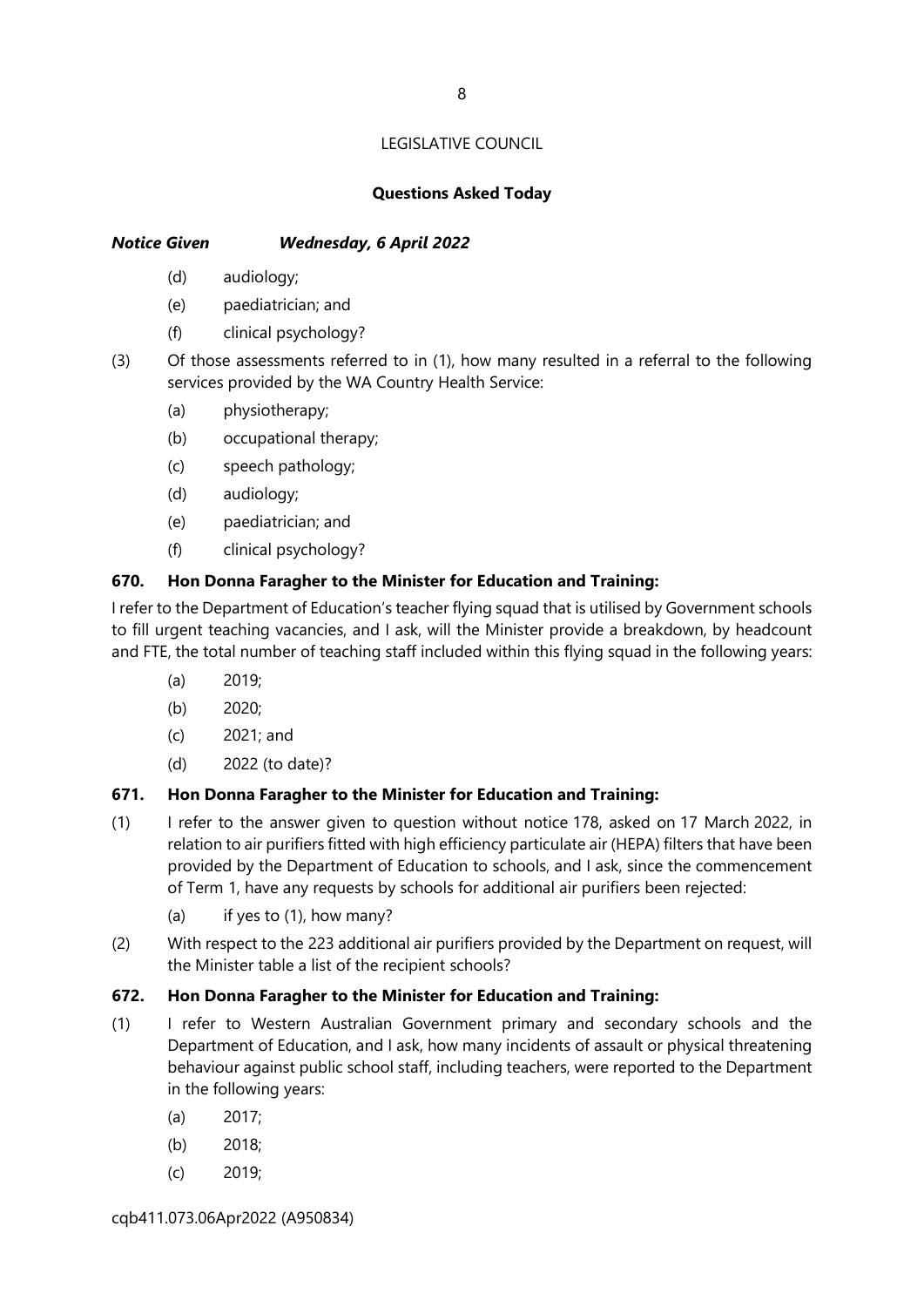#### **Questions Asked Today**

## *Notice Given Wednesday, 6 April 2022*

- (d) 2020; and
- (e) 2021?
- (2) Of those figures referred to in (1)(a-e), please advise:
	- (a) how many incidents were reported to occur against a school principal and/or deputy principal;
	- (b) how many incidents involved a weapon or physical object;
	- (c) how many incidents required medical assistance; and
	- (d) how many incidents were reported to the police?

# **673. Hon Donna Faragher to the Leader of the House representing the Minister for Community Services:**

- (1) I refer to the Department of Communities Education and Care Regulatory Unit, and I ask, how many requests has the Department received from childcare providers for registration in the following years:
	- (a) 2018;
	- (b) 2019;
	- (c) 2020; and
	- (d) 2021?
- (2) Of the requests referred to in  $(1)(a)-(d)$ , how many were approved?
- (3) How many childcare providers had their registration suspended by the Department in the following years:
	- (a) 2018;
	- (b) 2019;
	- (c) 2020; and
	- (d) 2021?

#### **674. Hon Donna Faragher to the Minister for Education and Training:**

- (1) I refer to the Department of Education and violence in school policies, and I ask, in 2021, how many recommendations were received by the Department from Government school principals for a student to be excluded?
- (2) In 2021, how many exclusions were approved by the Department?
- (3) Of the exclusions referred to in (2), please advise:
	- (a) the total number of students who were permanently excluded from a particular school; and
	- (b) the total number of students who were permanently excluded from all schools?
- (4) In 2021, what was the average period of time students were excluded for?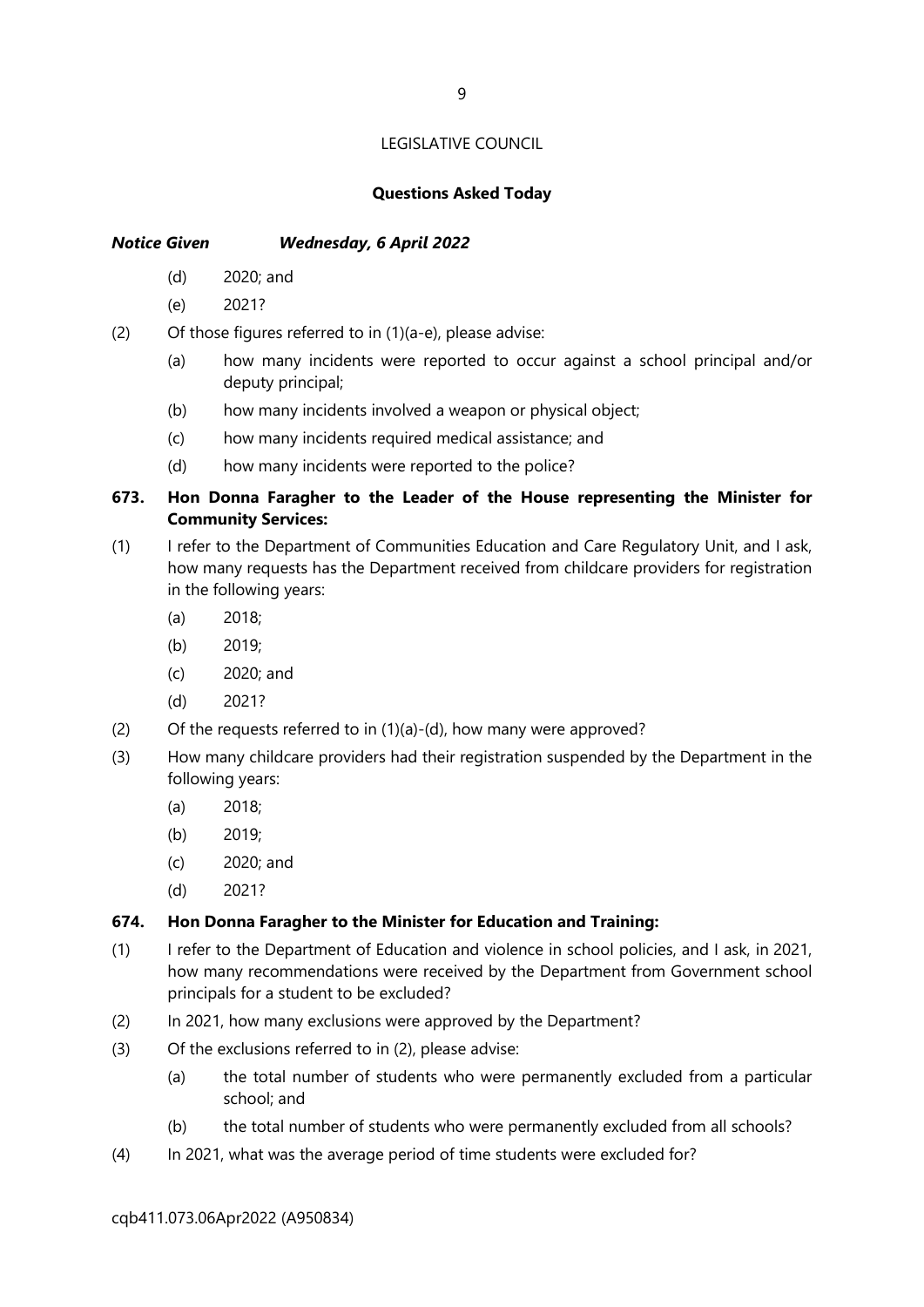# **Questions Asked Today**

# *Notice Given Wednesday, 6 April 2022*

# **675. Hon Donna Faragher to the Minister for Education and Training:**

- (1) How many qualified teacher librarians are currently employed in public primary and secondary schools in Western Australia?
- (2) For those teacher librarians referred to in (1), will the Minister provide a breakdown by qualification?

# **676. Hon Donna Faragher to the Minister for Education and Training:**

I refer to the School of Isolated and Distance Education (SIDE), and I ask, will the Minister provide a breakdown, by headcount and FTE, of each category of staff employed at SIDE in the following years:

- (a) 2019;
- (b) 2020;
- (c) 2021; and
- (d) 2022 (to date)?

# **677. Hon Donna Faragher to the Minister for Education and Training:**

I refer to the School of Isolated and Distance Education (SIDE), and I ask, can the Minister advise the total number of students enrolled at SIDE during the following years:

- (a) 2017;
- (b) 2018;
- (c) 2019;
- (d) 2020; and
- (e) 2021?

# **678. Hon Donna Faragher to the Minister for Education and Training:**

I refer to the School of Isolated and Distance Education (SIDE), and I ask, what was the total amount of funding allocated by the Department of Education to SIDE in the following years:

- (a) 2017;
- (b) 2018;
- (c) 2019;
- (d) 2020; and
- (e) 2021?

# **679. Hon Peter Collier to the Minister for Emergency Services representing the Minister for Police:**

I refer the Minister to question without notice 250, asked 24 March 2022, and I ask:

(a) what is the total number of documents allegedly leaked by the Aboriginal woman whose home was raided by police on Friday, 18 February 2022; and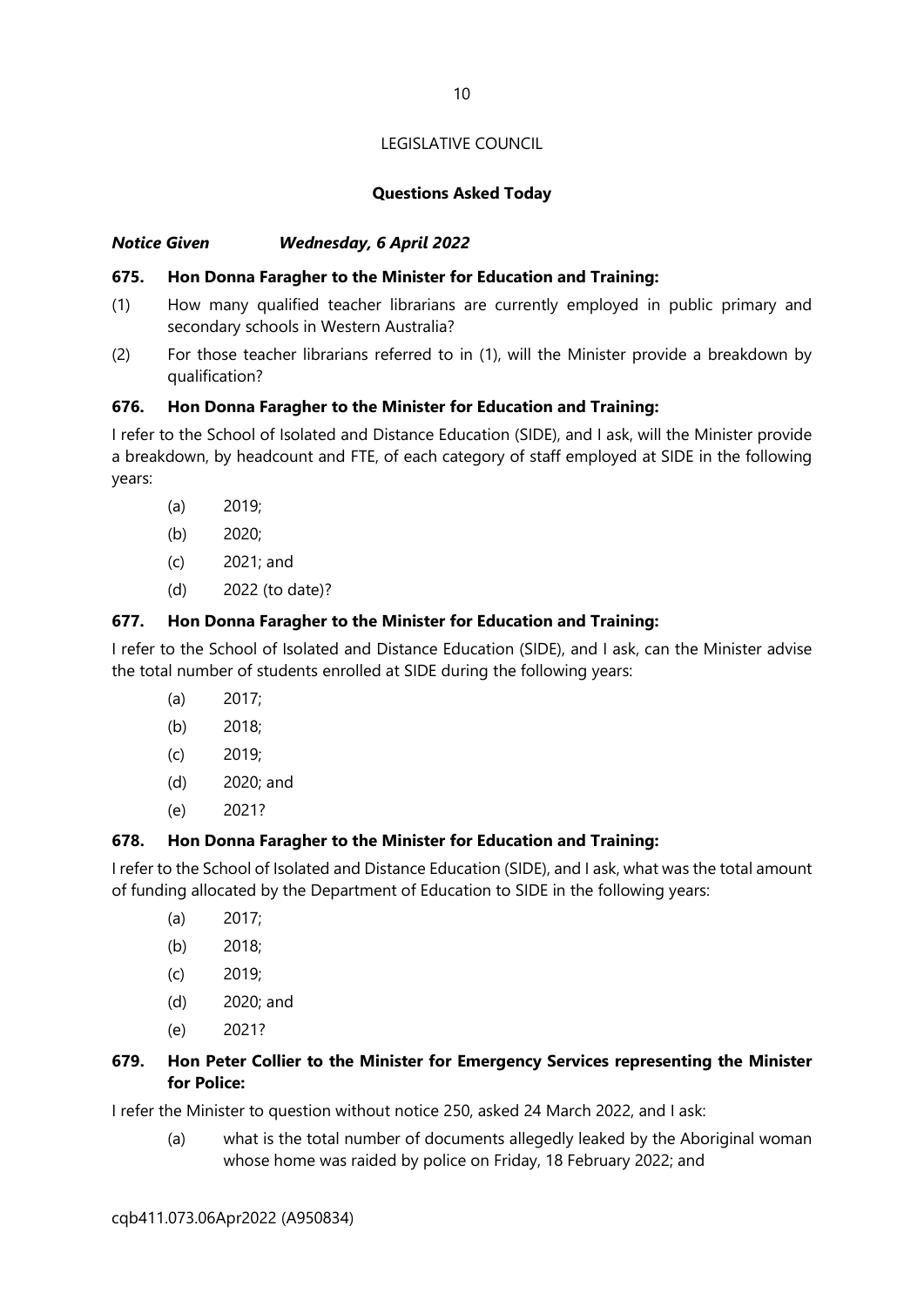#### **Questions Asked Today**

#### *Notice Given Wednesday, 6 April 2022*

(b) what is the total number of documents allegedly leaked by the eight public officers employed by the Department of Communities that were reported to the Western Australia Police Force?

# **680. Hon Peter Collier to the Leader of the House representing the Minister for Community Services:**

I refer the Minister to the answer to question without notice 165, asked 16 March 2022, and I ask:

- (a) how many documents were alleged to have been accessed by the 13 public officers in the internal investigation; and
- (b) apart from allegedly accessing documents, what other forms of 'serious misconduct' were allegedly committed by the 13 public officers in the internal investigation?

#### **681. Hon Dr Brad Pettitt to the Leader of the House representing the Minister for Housing:**

I refer to the National Rental Affordability Scheme (NRAS) Quarterly Performance Report of December 2021. In Western Australia, the subsidies for 447 allocations (dwellings) ceased by the end of last year and a further 4847 affordable dwellings are set to lose their subsidies over the next five years (2022-2026). I therefore ask:

- (a) has the Government done any modelling on how many of these properties will be lost to the market and the impact on Western Australia;
- (b) has the Government made any plans to address the loss of these properties:
	- (i) if yes to (b), will the Minister share what these plans are; and
	- $(ii)$  if no to  $(b)$ , why not;
- (c) has the Government advocated to the Federal Government to extend or replace the scheme;
- (d) will the Government look to replace the NRAS with a State scheme;
- (e) what will the Government do to manage the impact on tenants as the subsidies end; and
- (f) how does the Government plan to increase the supply of affordable rental housing in the State now and on an ongoing basis?

#### **682. Hon Nick Goiran to the Parliamentary Secretary representing the Attorney General:**

I refer to the *State Administrative Tribunal Amendment Regulations 2022,* and I ask:

- (a) what was the catalyst for bringing about these amendments to the regulations;
- (b) who was consulted prior to these amendment regulations being finalised;
- (c) did any person consulted raise any concerns;
- (d) if yes to (c), what were these concerns;
- (e) have the finalised amendment regulations addressed these concerns; and
- $(f)$  if no to  $(e)$ , why not?

cqb411.073.06Apr2022 (A950834)